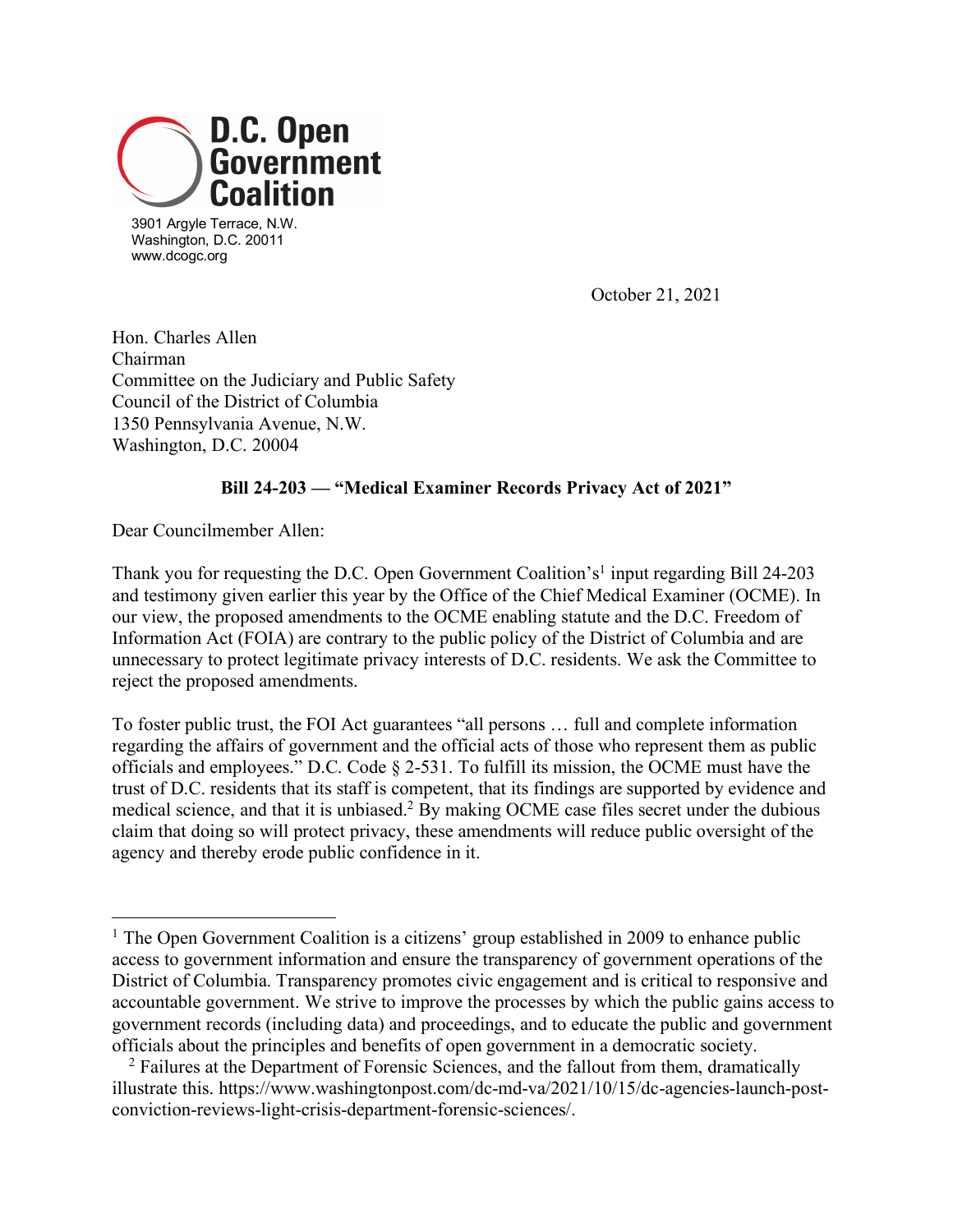The OCME's primary function is to investigate suspicious deaths, including violent deaths, deaths of individuals wanted by or in the custody of the D.C. government, deaths that may have been caused by medical malpractice or negligence, deaths from diseases that pose a threat to public health or resulted from workplace exposure, and deaths of government wards. D.C. Code  $§ 5-1405(b).$ 

To facilitate performance of that function, the OCME has authority, backed by the Superior Court, to subpoena information and records, including medical records, from a broad range of individuals and entities. D.C. Code § 5-1407. In carrying out its forensic investigative duties, the OCME must maintain case files and make them available to the mayor, law enforcement agencies, the U.S. Attorney, and "[a]ny other person with a legitimate interest" in them. D.C. Code § 5-1412(b) and (c).

It is beyond debate that the OCME's case files are public records as defined in D.C. Code § 2- 502(18), and the deaths documented in them are of great public interest and concern. That such files may contain medical records, photographs of decedents' bodies, and recordings — video and audio — of autopsies, does not justify categorizing all OCME case files as confidential in their entirety.

Events over the past several years, including deaths of civilians at the hands of police, deaths of veterans due to failures at Veteran's Administration facilities, COVID-19 deaths due to failures at long-term care facilities, drug overdose deaths and more, demonstrate why OCME case files, must remain presumptively public under the FOI Act. D.C. Code § 2-531, *et seq.* Those files contain records prepared by OCME employees in performance of their investigatory duties that document their findings and the integrity of their expert opinions. Because they were not created by a physician or health care provider to diagnose, treat or predict the course of illness or injury, such records are not medical records that are confidential under federal statutes and regulations.

To the extent that OCME case files include medical records obtained voluntarily or by subpoena from medical professionals and health care providers, the FOI Act provides ample means to protect them in whole or part from disclosure. If access to particular records is restricted by federal or D.C. law, they are exempt from disclosure pursuant to  $\S$  2-534(a)(6). In addition, they may be exempt under  $\S$  2-534(a)(2) or (3) if they are part of an active investigation by a law enforcement agency, the Council or the Office of Police Complaints, or if disclosure would cause a "clearly unwarranted invasion of [the decedent's] personal privacy."

In their testimony, the chief medical examiner and the OCME's general counsel make several arguments in favor of amending D.C. Code § 5-1412 to specifically exempt OCME case files from disclosure under the FOI Act, and an amendment to § 2-534 that would create a new, unnecessary FOIA exemption that reiterates what the OCME statute says.<sup>3</sup>

Dr. Francisco J. Diaz, the chief medical examiner, testified that amendments in Bill 24-203 will

<sup>&</sup>lt;sup>3</sup> If the Council were to enact the proposed amendment to the OCME statute, there would be no need for the proposed FOIA exemption because  $\S$  2-534(a)(6) already bars disclosure under the FOI Act of records made confidential by another D.C. statute, in this case amended § 5-1412.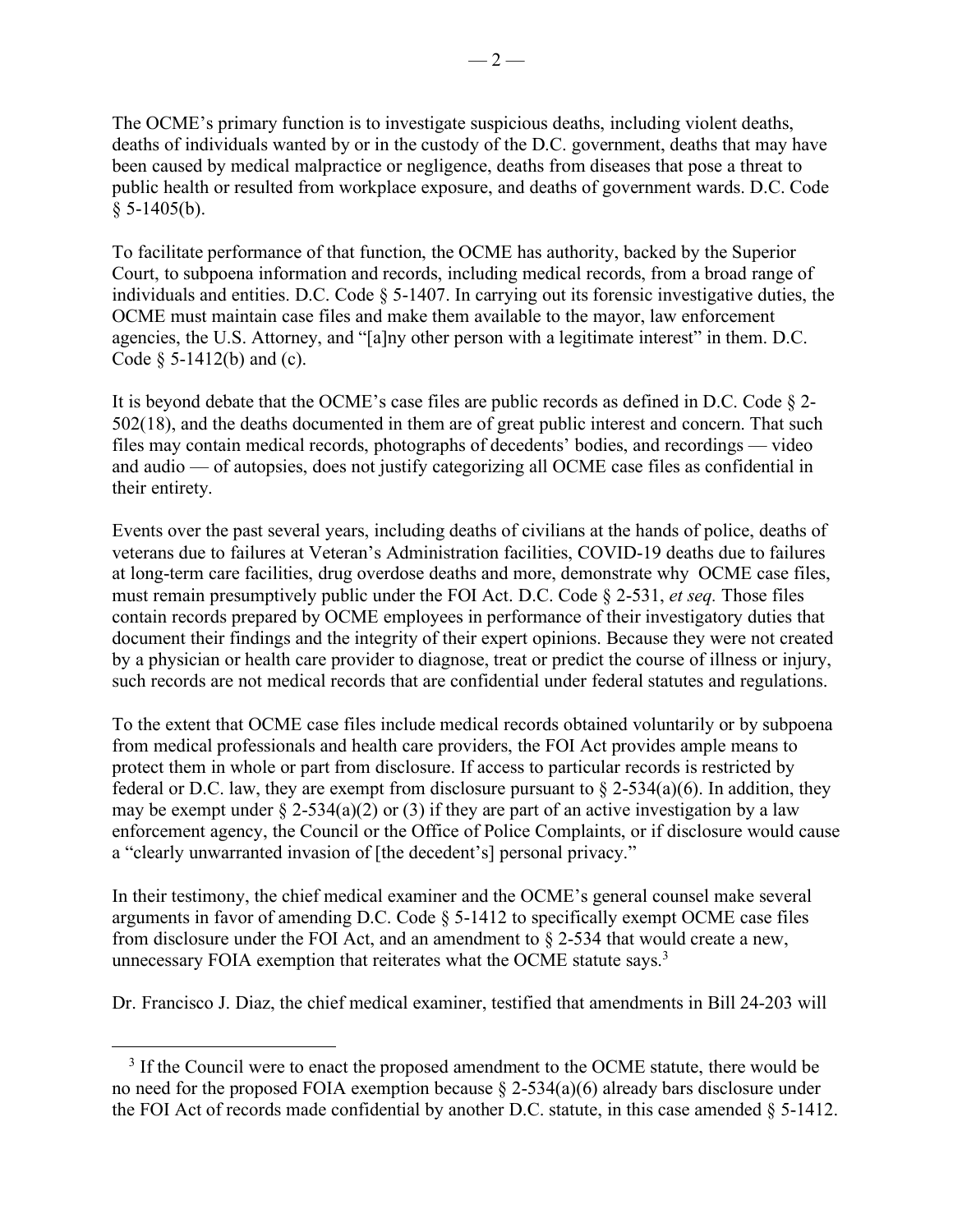"help to protect the privacy of families who suffer the loss of a loved one under the jurisdiction of OCME," and "will clarify that OCME case files are confidential, in line with privacy protections for death certificates and medical records." He claimed these amendments "balance[e] public interest" when, in fact, they strongly favor perceived privacy interests over the public's right to know about the operations of their government.

As discussed above, OCME case files are the work product of medico-legal professionals employed by a public safety agency of the D.C. government. They are not medical records, although they may contain confidential medical records obtained from treating physicians and health care providers. Nor are they death certificates, which include confidential medical information, and in a vast majority of cases are prepared by treating physicians or health care providers in compliance with statute. 4

In fact, laws and precedent in many states clearly distinguish autopsy reports from death certificates, declaring the former public records and the latter confidential records. *See, e.g.*, Arizona. Autopsy reports and records of coroner's inquests are public records subject to disclosure under open records laws or other statutes in Alabama, Alaska, Arizona, Arkansas, California, Colorado, Florida, Georgia, Hawaii, Idaho, Illinois, Indiana, Iowa, Kansas, Kentucky, Louisiana, Maryland, Michigan, Minnesota, Missouri, Montana, Nebraska, Nevada, North Carolina, Ohio, Oklahoma, Pennsylvania, South Dakota, Tennessee, Texas and West Virginia. Statutes or judicial opinions block disclosure of autopsy photos and recordings in Florida, Georgia, Illinois, Indiana, Kentucky, Louisiana, Maryland, New Jersey, North Dakota and South Carolina.

In short, 31 states treat medical examiner and/or coroner case files as public records subject to disclosure. They recognize that some portions of those records may be withheld under welldefined exemptions to protect the integrity of law enforcement investigations and criminal proceedings, to protect medical data provided by physicians and health care providers, and under limited circumstances to protect personal privacy.

Dr. Diaz asserts that "[t]he amendment is necessary to address the current vague and ambiguous language permitting access to OCME case files if one has a 'legitimate interest.' … 'Legitimate interest' is used nowhere else in the District law and only leads to confusion and conflict."

That provision,  $\S$  5-1412(c), makes it possible for the decedent's relatives, their lawyers, insurance companies and others to obtain OCME case files for use in litigation and for other purposes without having to go through the FOIA search, review and redaction process. Whether a requester has a "legitimate interest" in access to the complete file has no relevance when the OCME receives a FOIA request for records in one or more of its files. There are well-defined procedures and precedents under which every D.C. agency determines whether requested

<sup>&</sup>lt;sup>4</sup> In at least 13 states, death certificates are public records subject to disclosure under open records laws, and in three of them the cause of death must be redacted before disclosure of the records. At least three states release non-medical information from death certificates. Seven states bar public access for periods ranging from 25 to 100 years after death.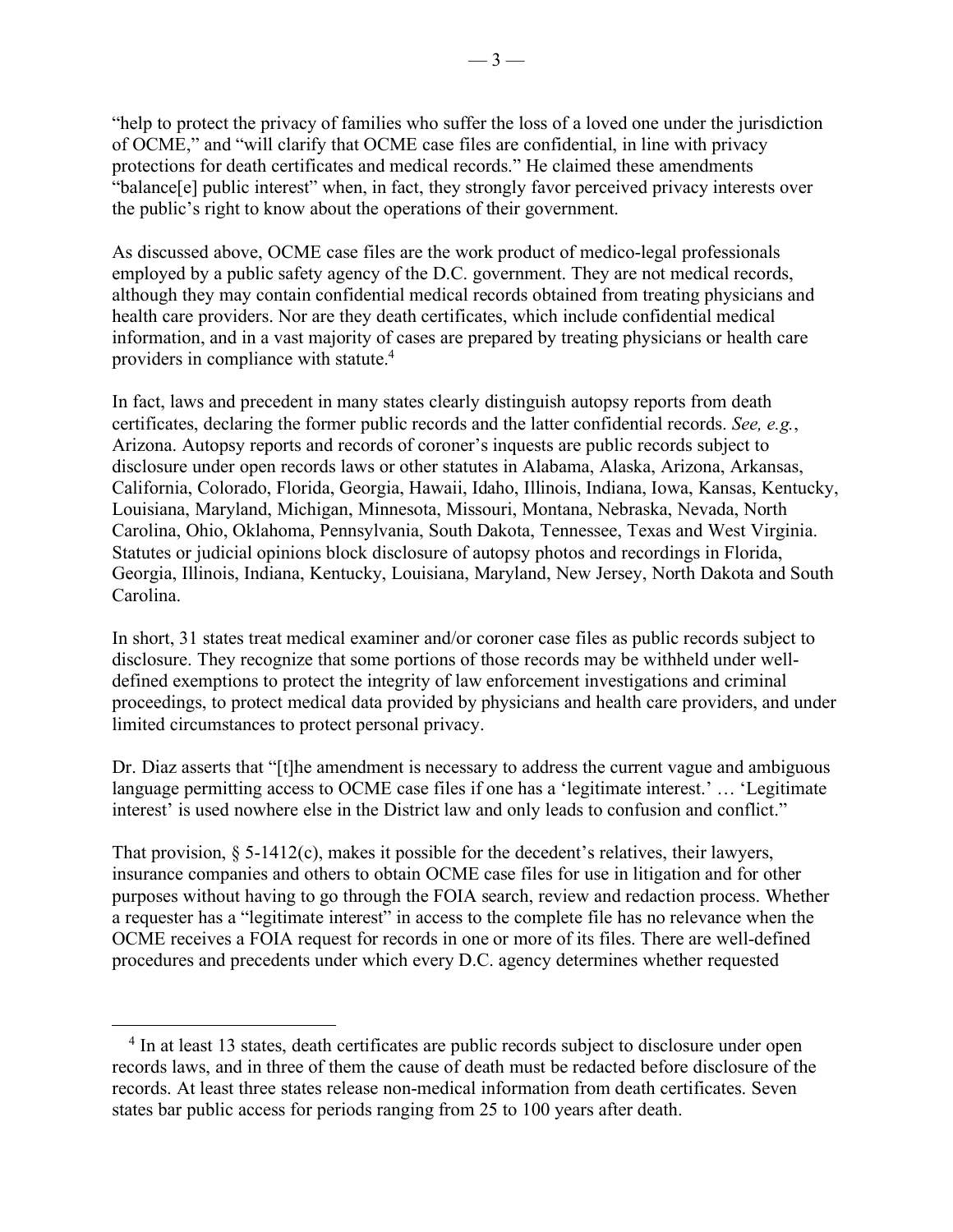records, or portions of them, are exempt from disclosure, and there is no justification for absolving the OCME of its duty to apply those procedures in response to FOI requests.

Rodney K. Adams, the OCME's general counsel, makes several arguments to justify these amendments. He says medical examiners are physicians bound by the Hippocratic Oath to protect the medical privacy of patients, and by extension of patients' families. Mr. Adams likens OCME case files to medical records prepared by treating physicians and health care providers that are confidential pursuant to the federal Health Insurance Portability and Accountability Act (HIPAA). He takes a very narrow U.S. Supreme Court holding that death scene photos are exempt from disclosure and inflates it into an expansive claim that OCME case files should be non-public records to protect family privacy.

## **Neither medical ethics nor medical confidentiality principles require OCME case file secrecy**

Physician–patient confidentiality is an integral part of the U.S. healthcare system designed to encourage candid, complete communications between patients, their doctors and treatment facilities. Although D.C. medical examiners are physicians, there would be no practical benefit from extending to them principles of physician-patient confidentiality.

OCME staff do not treat patients; they conduct medico-legal investigations into suspicious deaths, just as the Department of Forensic Sciences conducts forensic examination of other evidence and the Metropolitan Police Department investigates crimes. Assistant medical examiners conduct tests and file reports that are not medical records as defined by HIPAA.

In the course of its investigations, the OCME often obtains medical records from physicians and health care providers. It does not rely on patient confidentiality to obtain complete, accurate information. If it cannot obtain voluntary compliance with requests for medical records, it has the power to subpoena records. Medical records in OCME case files remain protected by HIPAA, and therefore are exempt from disclosure under the FOI Act because they are made confidential by federal law.

The bottom line is that it would not advance the cause of physician-patient confidentiality to make OCME case file secret, and refusing to do so will neither jeopardize the OCME's access to needed information nor the perceived privacy interests of decedents or their families.

## **The OCME over-inflates a narrow Supreme Court holding to justify its overreach**

Mr. Adams asserted that "[t]he U.S. Supreme Court and Circuit Courts of Appeal have resoundingly upheld the privacy rights of decedents and their survivors in the context of medical examiner records and other information related to their death being sought under the federal Freedom of Information Act. Citing *National Archives and Records Admin. v. Favish*, 541 U.S. 157 (2004).

Indeed, *Favish* held that a decedent's relatives have a privacy interest cognizable under the federal FOI Act's law enforcement exemption, 5 U.S. Code § 552(b)(7)(C), and that under the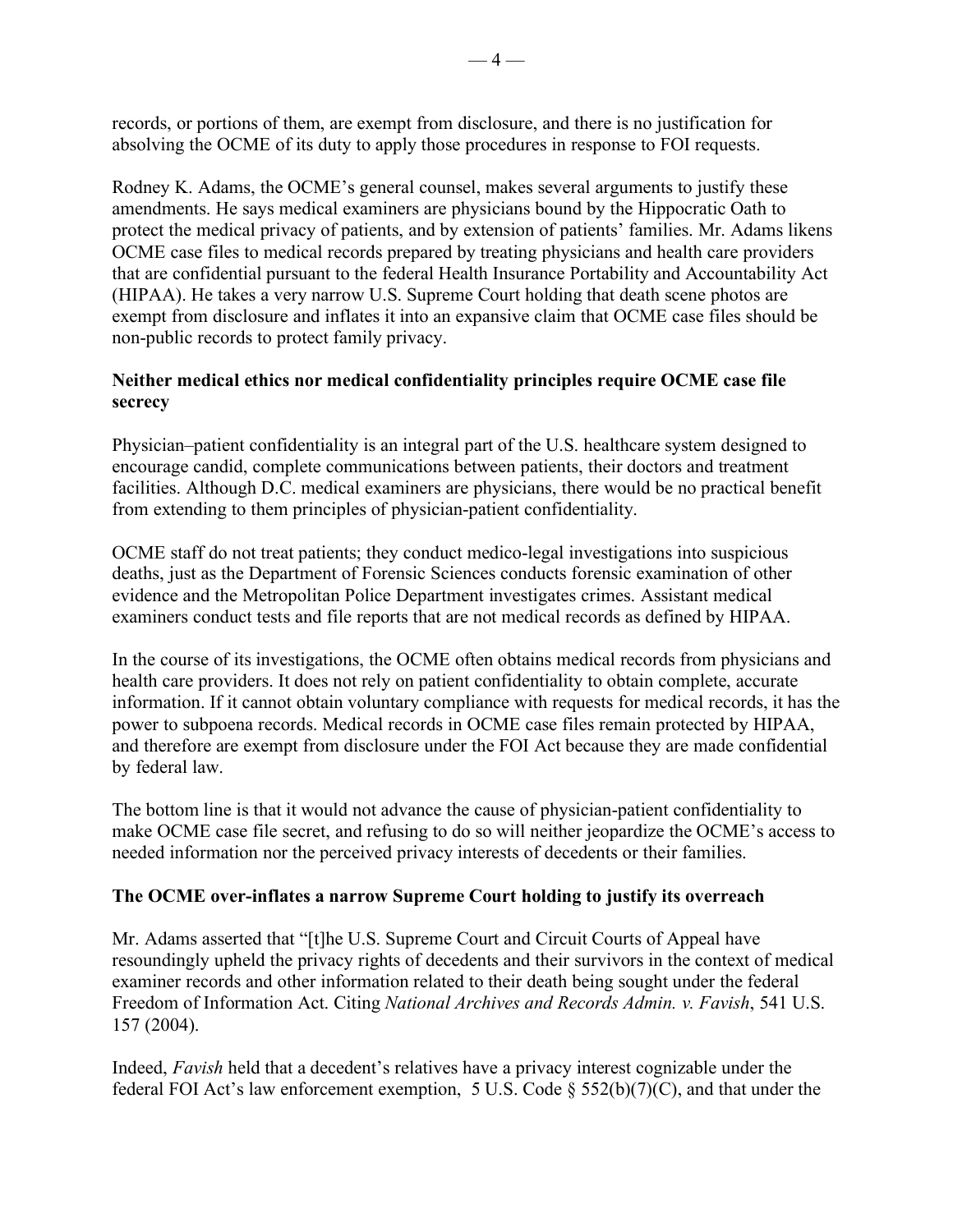exemption the U.S Park Police could withhold death scene photos taken during investigation of Clinton Administration Deputy Counsel Vince Foster's suicide in Ft. Marcy Park. But the Court explicitly intended its holding to be read narrowly, that "FOIA recognizes surviving family members' right to personal privacy with respect to their close relative's death-scene images." *Id.* at 170. That conclusion

does not end the case. Although this privacy interest is within the terms of the exemption, the statute directs nondisclosure only where the information "could reasonably be expected to constitute an unwarranted invasion" of the family's personal privacy. The term "unwarranted" requires us to balance the family's privacy interest against the public interest in disclosure.

## *Id.* at 171.

In support of its argument, the OCME latches onto the Court's conclusion that, to overcome the family's privacy interest, the requester had the burden to demonstrate a connection between the requested records and their utility in uncovering government negligence or malfeasance. In the case of the Foster death-scene photos, unfocused assertions of government incompetence did not satisfy that burden.

But Mr. Adams ignores the Courts statement that

FOIA is often explained as a means for citizens to know "what the Government is up to." This phrase should not be dismissed as a convenient formalism. It defines a structural necessity in a real democracy. The statement confirms that, as a general rule, when documents are within FOIA's disclosure provisions, citizens should not be required to explain why they seek the information. A person requesting the information needs no preconceived idea of the uses the data might serve. The information belongs to citizens to do with as they choose. Furthermore, as we have noted, the disclosure does not depend on the identity of the requester. As a general rule, if the information is subject to disclosure, it belongs to all.

*Id.* at 171 – 72. "When disclosure touches upon certain areas defined in the exemptions, [] the statute recognizes limitations that compete with the general interest in disclosure, and that, in appropriate cases, can overcome it." *Id.* at 172.

In other words, initially the presumption favors disclosure, and an opponent of disclosure must demonstrate that records are exempt because disclosure would cause a clearly unwarranted invasion of personal privacy. The burden shifts to the requester only after a decision to withhold the records.

Bill 24-203 would effectively seal OCME case files, precluding anyone from requesting them under the FOI Act. In addition, contrary to the public policy of the District of Columbia, it would create a presumption against disclosure and put on any requester the nearly insurmountable burden of demonstrating to a Superior Court judge a need for the records.